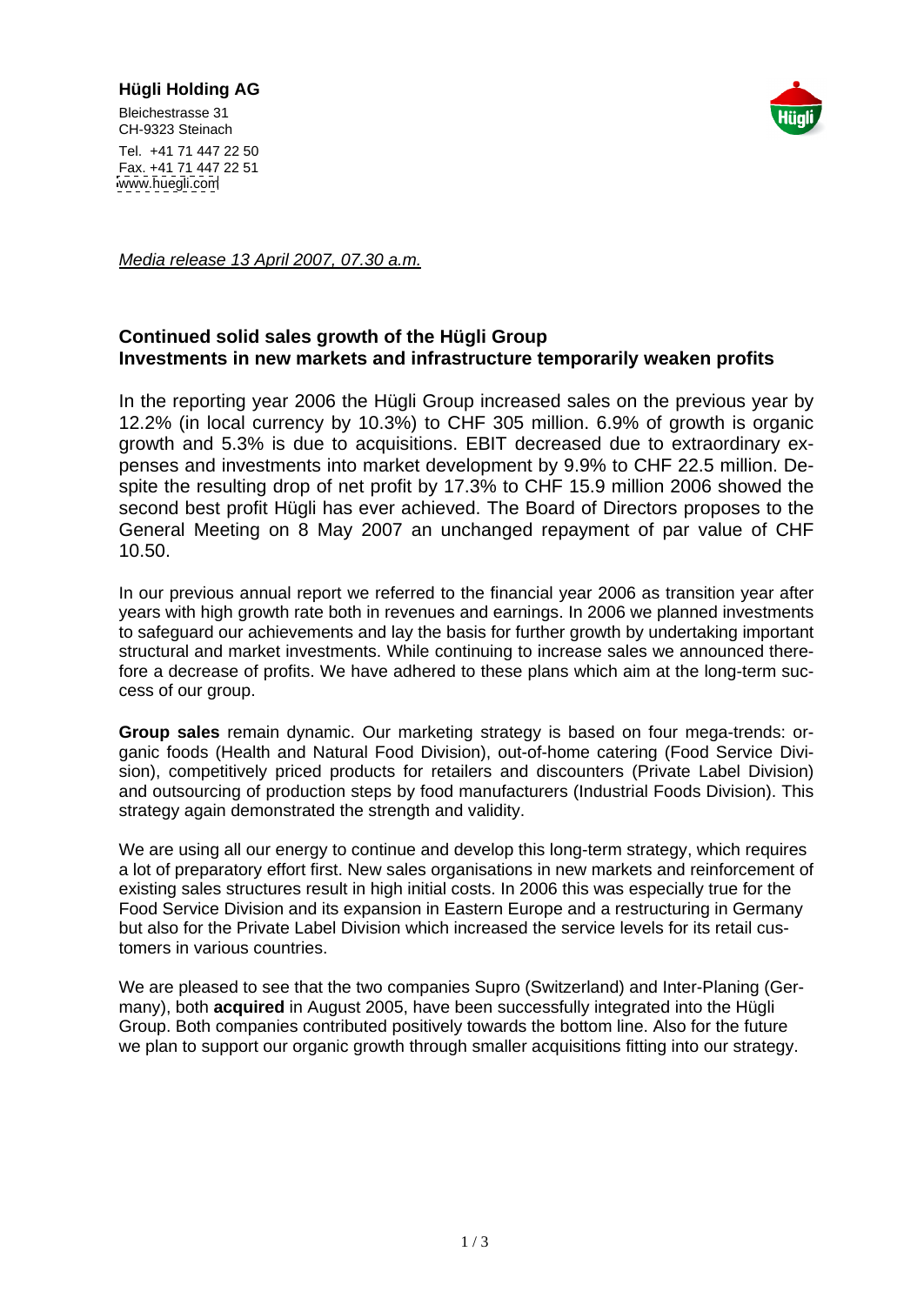

Sales growth in 2006 was rather similar in our three **geographical segments** with increases of between 11% and 15%. The development of the operating result (EBIT) was, however, rather diverse. In Switzerland and Western Europe EBIT developed noticeably whilst in Germany the bottom line suffered as a result of various reasons. Investments in infrastructure – especially new product development –, the aforementioned restructuring of the Food Service Division and some difficulties in the Private Label Division reduced earnings. For Hügli East, building up new sales organisations in Poland and Hungary, while at the same time strengthening the infrastructure for cater for the sales growth, weighed heavily on the bottom line.

The consolidated **income statement** show that EBIT decreased by 9.9% to 22.5 million CHF. In addition to the planned cost of building up structures (future investment costs), we encountered extraordinary one-time cost of 1.6 million CHF for a product withdrawal. As is generally known, last year, quite large batches of US long grain rice containing minute amounts of genetically modified rice got into Europe. We carried out analyses ourselves and contracted out others. The upshot was not a trace of contamination. Nonetheless, for legal reasons and to help our retail customers we withdrew all products containing US long grain rice from the market, replacing it with Italian rice. Accordingly, the EBIT decreased. Furthermore, the last slice of one million CHF profit from the sale of our stake in Natudis, which was recorded in 2005, left us with a profit of 15.9 million CHF.

The consolidated **balance sheet** has continued to be solid and favourable. Current assets rose under-proportionally to sales. Depreciation was 19% higher due to new investment. Our investments in further growth reflect a total of 16.3 million CHF. Nevertheless, equity rose to attain 45% of the balance sheet total (+18%). This does leave a certain amount of scope for minor acquisitions.

Our group observes a principle for **distribution of profits**, which is that it shall be depen dent upon profit. The payout ratio is 25% to 30% of profits. However, the Board of Directors sees the decline in profits in 2006 in a different light. It is a planned step towards preparing and underpinning future growth. This is why it is requesting that the dividend of 10.50 CHF per bearer share shall remain the same. This corresponds to 31% of the group profits. As in the previous year, payments are going to take the form of a reduction in par value of shares from 31.00 CHF to 20.50 CHF. A corresponding change to the articles of incorporation will be up for the General Meeting to decide on 8 May 2007.

We regard the **outlook** for 2007 and subsequent years as good with many opportunities. Our strategy and our business model offers the very best chances there are and the allround conditions are favourable. We have a team of capable, hard-working and inspired workers on all levels, which will enable us to achieve the goals we set ourselves. Therefore we expect 2007 to continue to show an increase of sales by  $+8\%$  on the previous year to around CHF 330 million and once again a significant increase for EBIT and profit.